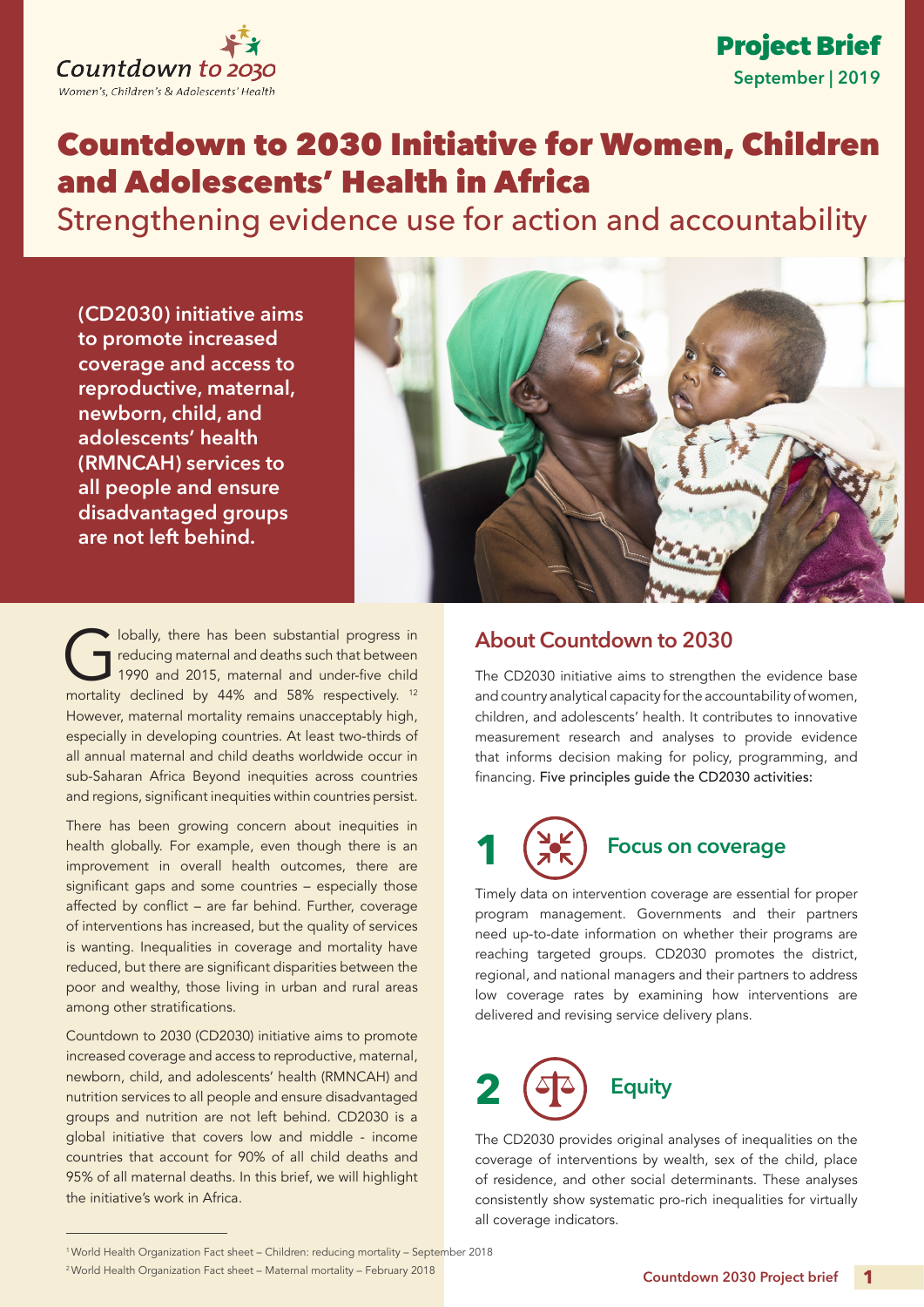Data availability for equity analyses has improved, but much scope for progress remains. Repeated surveys using a consistent measurement of equity stratifiers, such as wealth, gender, residence, and ethnicity, are required to identify priority groups and track sub national progress over time.

# **3**

## **Build on existing goals and monitoring efforts**

Today's reproductive, maternal, newborn, child, adolescents', and nutrition indicators reflect a concerted attempt to define and measure indicators consistently, permitting the assessment of trends over time. The initiative tracking complements and promotes countrylevel monitoring of women, children and adolescents' health programs. It ensures that policies, plans, and resources are in place and that programs and strategies are implemented fully and adequately. CD2030 aims to build on country-level data to attract attention and resources to address service delivery barriers. Further, it seeks to accelerate progress towards the health-related Sustainable Development Goals (SDGs) and particularly on universal health coverage for RMNCAH.

#### **Institutionalization of evidence use**

Through the CD2030, researchers compile, publish, and report on critical data that indicate country progress — or lack of progress — in providing equitable coverage of effective health interventions for women, children, and adolescents'. The evidence is reliable, comparable across countries and time, nationally representative, transparent and understandable by policymakers and program managers, and

regularly available. The initiative aims to strengthen efforts to hold governments and development partners accountable for fulfilling their commitments to the SDGs and the Global Strategy for Women's, Children's and Adolescents' Health.

**Promote effective** 

The initiative monitors coverage for interventions and approaches feasible for broad implementation in priority countries. It also considers their proven effectiveness in improving reproductive, maternal, newborn, child and

**Maintain a country and** 

**regional orientation**

A primary objective for CD2030 is to build the sustainable capacity and competency of in-country researchers to conduct country-specific and multi-country research and analysis. CD2030 promotes in-country and regional research through its case studies, secondary analyses, and peer-reviewed publications. Further, by bringing together diverse individuals with equivalent experience, CD2030 participants aim to spark and support new insights and detailed directions for improving the health and survival of women, children, and adolescents'.

**interventions**

adolescents' health and nutrition.

**4** 

**5** 

Figure 1: CD2030 strategy for institutionalizing evidence use in Africa.



Figure 1: CD2030 strategy for institutionalizing evidence use in Africa.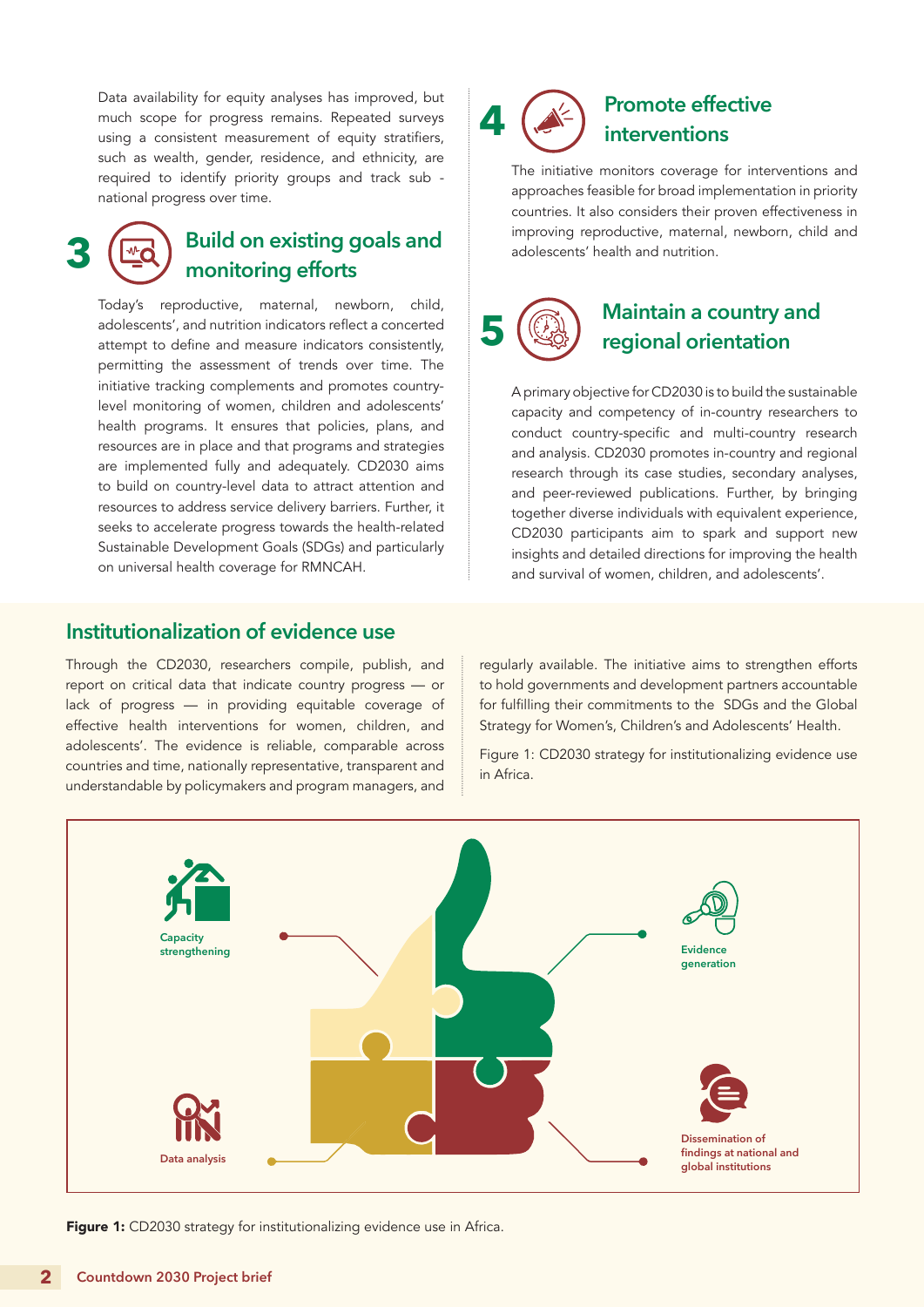## **Global Achievements**

- 1. Global monitoring products: the 2018 global report (http://countdown2030.org/reports-and-publications/ countdown-2017-report) with an accompanying Lancet article (2018 Jan 30); general RMNCAH and nutrition continuum of care country profiles and equity profiles for the 81 countries.
- 2. In-depth data and analyses for multiple global partner reports: the WHO Global Strategy Readiness Report, the annual reports of the Independent Advisory Panel, UNFPA's State of the World's Population Report, and the Global Nutrition Report.
- 3. Global measurement products: the submission of a 12 papers supplement in August 2019 to the BMJ Global Health on RMNCAH inequalities, early childhood development, armed conflict, nutrition and governance

for women, children and adolescents' health. The articles will be published in February 2020 in the open access, online journal that targets policymakers, funders, researchers, clinicians, and frontline healthcare workers.

4. Formation of regional networks: in Africa, two networks, the East and Southern Africa (ESA) and West and Central Africa (WCA) enhance the analysis of RMNCAH data to inform policies and programs. They generate evidence from existing data and strengthen country analytical capacity through training and provision of technical support. The results that focus on the coverage of continuum of care and equity indicators are shared through scientific articles and country dissemination events. They are also used in the national reviews of health sector strategic plans and country RMNCAH plans.

## **Africa's Regional Hubs**

#### **i) East and Southern Africa (ESA)**

The ESA Countdown to 2030 network is coordinated by African Population and Health Research Center (APHRC). The network, brings together research and public health institutions with ministries of health in 19 countries in East and Southern Africa to strengthen the evidence in support of RMNCAH and nutrition programs.

The ESA region includes about half of the population in sub-Saharan Africa, and fertility levels remain high, particularly in

East African countries. Child and maternal mortality rates in the region came down in the Millennium Development Goal era. Achieving SDG targets is possible if robust evidence drives the implementation of appropriate, effective, and efficient interventions. Such an approach will enhance equity in access to quality health services and gender equality.

The network convenes multi-country workshops that strengthen the capacity of country and regional institutions to conduct detailed analysis on RMNCAH and nutrition and effectively communicate the findings to policymakers.



Four multi-country data analysis workshops were held in Kenya and Ethiopia for teams from **19 countries** in the sub-region, including representatives from public health institutions and ministries of health.

Two workshops on analysis analysis of inequalities in the RMNCAH and nutrition continuum of care with survey data.



inequities by wealth quintiles at the national level,



sub-national inequities related to health system performance,



disparities between urban and rural, with a focus on the urban poor).

From these findings, publications are at an advance stage of preparation.

The third workshop focused on health facility data analysis. A summary paper has been submitted to BMJ Global Health, co-funded by WHO/NORAD with analysts from ministries of health and public health institutions in  $16$ countries.



The fourth workshop was on analysis of inequalities in adolescents' sexual and reproductive health. It was attended by data analysts from  $10$  countries (co-funded by Canada).

All workshops included significant interaction with the country teams before and after the workshops on data and analyses.